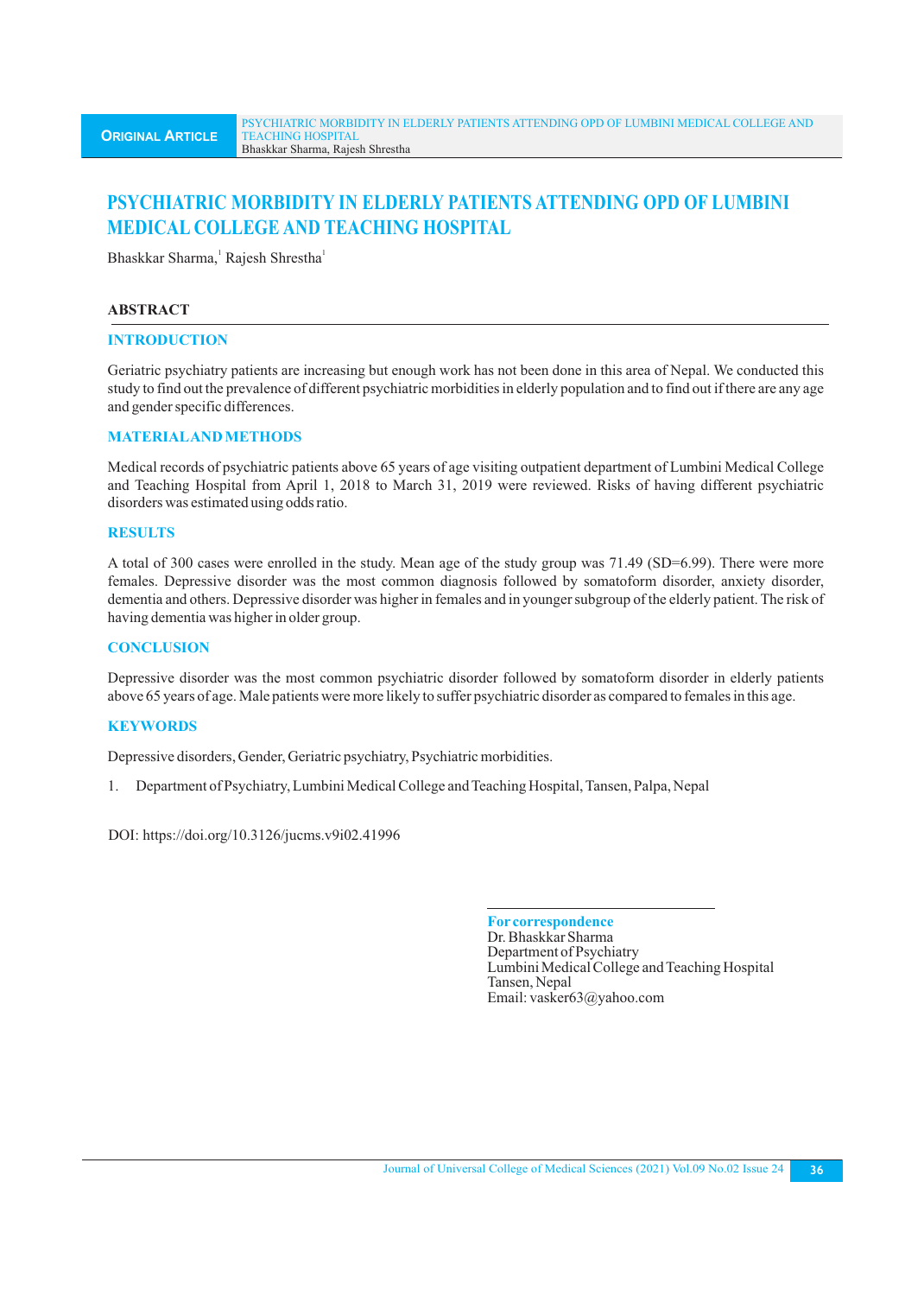#### **INTRODUCTION**

Out of the total world population, about 250 million are over the age of 65 years.<sup>1</sup> Improved health care promises longevity but social and economic conditions such as poverty, break up of joint families, and poor services for the elderly pose a psychiatric threat to them.<sup>2</sup>

The modern era of geriatric psychiatry began in early part of the nineteenth century with the differentiation of senile dementia, arteriosclerotic dementia, and presenile psychosis. The need for research in geriatric psychiatry has increased because of the growth in size of the elderly population. The large geriatric population has an equally high psychiatric morbidity.<sup>3</sup> Nielsen studied mental illness in old age in a Danish population and found that a low prevalence of psychiatric disorders was associated with those living with spouse, a high rate was seen in those living with relatives or children, and the highest was for those living in an old age home.<sup>3</sup>

Aging of population is currently a global phenomenon. The number of elderly requiring mental health services will rise because of increased incidence of certain disorders, for example dementia.<sup>4</sup> A plan is needed for provision of services to elderly persons with major mental disorder.<sup>5</sup> Age and gender affect the onset, course, treatment and outcome of most psychiatric disorders. There have been a few studies in elderly in Nepal,however none has focused on age and gender specific differences.<sup>6-8</sup> This study is designed to fulfill this research gap.

#### **MATERIAL AND METHODS**

This was a retrospective study done in Outpatient clinic of Department of Psychiatry, Lumbini Medical College, Palpa, Nepal. The study was done from April 1, 2018 till March 31, 2019. Ethical clearance was obtained from the institutional review committee of the College, vide letter dated 30th June 2019.

A retrospective review of departmental records of all patients older than 65 years of age visiting the out-patient clinic of the department from April 1, 2018 to March 31, 2019 was carried out. Demographic details and diagnosis of those patients were recorded in Microsoft Excel 2008. Data were double checked for accuracy and then imported into SPSS-16 for analysis. Psychiatric diagnosis was made as per ICD-10 criteria. Different psychiatric diagnoses were treated as dependent variables; age and gender were treated as independent variables. Descriptive results were presented as frequency and percentages. Risk of having different psychiatric illness was estimated using odds ratio (OR). *p* value less than 0.05 was considered as statistically significant.

#### **RESULTS**

There were total of 300 cases meeting the inclusion criteria. Of them, 179 (59.7%) were female and the rest 121 (40.3%) were male. Mean age of the study population was  $71.49$  years (SD = 6.99, range  $= 28$ ). Distribution of psychiatric disorders in the cases was as in Table 1. It showed that depressive disorders were the most common followed by somatoform disorders, anxiety disorders and others.

### **Table 1. Distribution of psychiatric disorders among the study population**

| <b>Psychiatric disorders (ICD-10)</b>                 | N              | $\frac{0}{0}$ |
|-------------------------------------------------------|----------------|---------------|
| Depressive disorder (F32)                             | 101            | 33.7          |
| Somatoform disorder (F45)                             | 47             | 15.7          |
| Anxiety disorder (F41)                                | 39             | 13.0          |
| Dementia (F00)                                        | 37             | 12.3          |
| Alcohol dependent syndrome (F10)                      | 25             | 8.3           |
| Psychosis NOS (F29)                                   | 11             | 3.7           |
| Bipolar affective disorder (F31)                      | 9              | 3.0           |
| Mixed anxiety depression (F41.2)                      | 7              | 2.3           |
| Seizure disorder (G40)                                | 5              | 1.7           |
| Dysthymia (F34)                                       | $\overline{4}$ | 1.3           |
| Schizophrenia (F20)                                   | 3              | 1.0           |
| Delirium (F05)                                        | $\overline{c}$ | 0.7           |
| Organic psychotic depression (F09)                    | 2              | 0.7           |
| Post-traumatic stress disorder (F43.10)               | $\overline{c}$ | 0.7           |
| Migraine (G43)                                        | 1              | 0.3           |
| Mixed headache (G44)                                  | 1              | 0.3           |
| Psychiatric disorder not mentioned<br>elsewhere (F99) | 1              | 0.3           |
| Delusional disorder (F22)                             | 1              | 0.3           |
| Sleep disorder (G47)                                  | 1              | 0.3           |
| Adjustment disorder (F43.20)                          | 1              | 0.3           |
| <b>Total</b>                                          | $N = 300$      | 100           |

#### **Table 2. Relationship between age group and psychiatric disorders**

| Psychiatric disorders (ICD-10)                        |                 | Age groups     | <b>OR</b>                     | 95% CI           |
|-------------------------------------------------------|-----------------|----------------|-------------------------------|------------------|
|                                                       | $\leq$ 75 years |                | $>$ 75 years $\leq$ 75 years/ |                  |
|                                                       | $(N=229)$       | $(N=71)$       | $>75$ years                   |                  |
| Adjustment disorder (F43.20)                          | 1               | $\theta$       | .000                          | $(.000 - .000)$  |
| ADS (F10)                                             | 25              | $\Omega$       | .000                          | $(.000 - .000)$  |
| Anxiety disorder (F41)                                | 30              | 9              | 2.050                         | $(.65 - 6.38)$   |
| BPAD (F31)                                            | 7               | $\overline{c}$ | 1.952                         | $(.33 - 11.69)$  |
| Delirium (F05)                                        | 1               | 1              | 6.833                         | $(.38 - 124.34)$ |
| Delusional disorder (F22)                             | 1               | $\theta$       | .000.                         | $(.000 - .000)$  |
| Dementia (F00)                                        | 15              | 22             | 10.022                        | $(3.41 - 29.49)$ |
| Depressive disorder (F32)                             | 73              | 28             | 2.261                         | $(1.00 - 6.85)$  |
| Dysthymia (F34)                                       | 4               | $\theta$       | .000                          | $(0.00 - 0.00)$  |
| Migraine (G43)                                        | 1               | $\theta$       | .000                          | $(0.00 - 0.00)$  |
| Mixed anxiety depression (F41.2)                      | 6               | 1              | 1.139                         | $(0.12 - 11.18)$ |
| Mixed headache (G44)                                  | 1               | $\theta$       | .000                          | $(.000 - .000)$  |
| Organic psychotic depression<br>(F09)                 | $\overline{c}$  | $\theta$       | .000                          | $(0.00 - 0.00)$  |
| Post-traumatic stress disorder<br>(F43.10)            | $\mathfrak{D}$  | $\theta$       | .000                          | (.000; .000)     |
| Psychiatric disorder not mentioned<br>elsewhere (F99) | 1               | $\theta$       | .000                          | (.000; .000)     |
| Psychosis NOS (F29)                                   | 9               | $\overline{c}$ | 1.159                         | $(.26 - 8.79)$   |
| Schizophrenia (F20)                                   | 3               | $\theta$       | .000                          | $(0.00 - 0.00)$  |
| Seizure disorder (G40)                                | 5               | $\theta$       | .000                          | $(0.00 - 0.00)$  |
| Sleep disorder (G47)                                  | 1               | $\theta$       | .000                          | $(0.00 - 0.00)$  |
| Somatoform disorder (F45)                             | 41              | 6              | .146                          | $(.000 - .000)$  |

Journal of Universal College of Medical Sciences (2021) Vol.09 No.02 Issue 24 **37**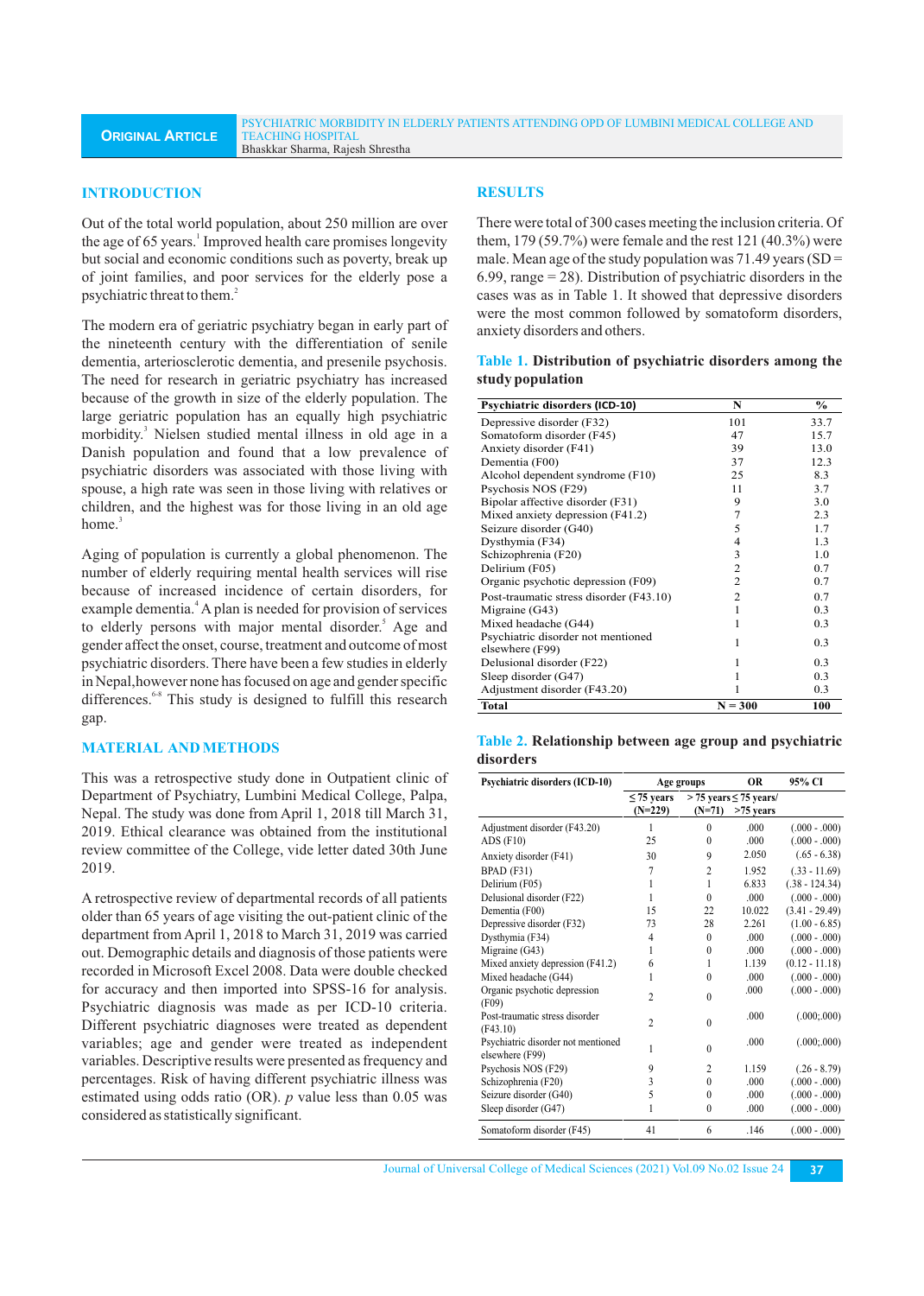The distribution of psychiatric disorders was further analyzed in two different subgroups created by age and gender. First group was patients of age up to 75 years and the second group was patients above 75 years of age. Among patients younger than 75 years of age, 133 (58.1%) were females and 96 (41.9%) were males making a total of 229 in that group. Total of 46 (64.8%) female patients and 25 (35.2%) male patients comprised the 71 patients included in older than 75 years of age group. The relationship between age group and psychiatric disorders is shown in Table 2 and the relationship between gender and psychiatric disorders is shown in Table 3.

|           | Table 3. Relationship between gender and psychiatric |  |  |
|-----------|------------------------------------------------------|--|--|
| disorders |                                                      |  |  |

| <b>Psychiatric disorders (ICD-10)</b>                 | Gender         |           | <b>OR</b>  | 95% CI            |
|-------------------------------------------------------|----------------|-----------|------------|-------------------|
|                                                       | F              | M         | F/M        |                   |
|                                                       | $(n=179)$      | $(n=121)$ |            |                   |
| Adjustment disorder (F43.20)                          |                | $\theta$  | .000       | $(.000 - .000)$   |
| ADS (F10)                                             | $\overline{4}$ | 21        | 17.183     | $(4.85 - 60.85)$  |
| Anxiety disorder (F41)                                | 26             | 13        | 1.636      | $(.63 - 4.22)$    |
| BPAD (F31)                                            | 1              | 8         | 26.182     | $(2.94 - 232.95)$ |
| Delirium (F05)                                        | $\overline{c}$ | $\theta$  | .000.      | $(.000 - .000)$   |
| Delusional disorder (F22)                             | $\theta$       | 1         | 5287008577 | $(.000 - .000)$   |
| Dementia (F00)                                        | 24             | 13        | 1.773      | $(.68 - 4.61)$    |
| Depressive disorder(F32)                              | 62             | 39        | 2.059      | $(.94 - 4.51)$    |
| Dysthymia (F34)                                       | 4              | $\theta$  | .000       | $(.000 - .000)$   |
| Migraine (G43)                                        | 1              | $\theta$  | .000       | $(.000 - .000)$   |
| Mixed anxiety depression<br>(F41.2)                   | 5              | 2         | 1.309      | $(.22 - 7.71)$    |
| Mixed headache (G44)                                  | $\theta$       | 1         | 5287008577 | $(.000 - .000)$   |
| Organic psychotic depression<br>(F09)                 | 1              | 1         | 3.273      | $(.19 - 56.74)$   |
| Post-traumatic stress disorder<br>(F43.10)            | 1              | 1         | 3.273      | $(.19 - 56.74)$   |
| Psychiatric disorder not<br>mentioned elsewhere (F99) | 1              | $\theta$  | .000       | $(.000 - .000)$   |
| Psychosis NOS (F29)                                   | 6              | 5         | 2.727      | $(.69 - 10.68)$   |
| Schizophrenia (F20)                                   | 2              | 1         | 1.636      | $(.14 - 19.81)$   |
| Seizure disorder (G40)                                | $\overline{c}$ | 3         | 4.909      | $(.73 - 33.23)$   |
| Sleep disorder (G47)                                  | $\theta$       | 1         | 5287008577 | $(.000 - .000)$   |
| Somatoform disorder (F45)                             | 36             | 11        | .306       | $(.000 - .000)$   |

## **DISCUSSION**

Current study was carried out with the aim of estimating the prevalence of various mental and behavioral disorders in the elderly patients visiting the psychiatric OPD of a tertiary care center. It further aimed to analyze whether there were any age or gender specific differences in psychiatric morbidity in these patients.

In the current study organic including symptomatic mental disorders was found in 13.66% of the patients. Dementia (12.3%) was the most common diagnosis followed by delirium (0.7%) and organic psychotic depression (0.7%). Similar findings have been reported from other parts of Nepal.<sup>7-9</sup> However, delirium was more frequent than dementia in one of the studies, which may have been due to sampling technique.<sup>9</sup> The risk of having dementia increased with increase in age [OR = 10.02,  $95\%$  CI = 3.41 - 29.49]. This finding was expected and in accordance to previous studies.<sup>4</sup> Dementia was more frequent in females in our study. This finding is in accordance to expectation as dementia is usually found to be more prevalent in older women even after adjusting for their longer survival.<sup>1</sup>

Previous studies from Nepal have reported alcohol dependence syndrome in 5% in elderly patients, and alcohol related disorders in 14%.<sup>7,11</sup> Similar high prevalence of alcohol related problems (8.3%) was found in our study. Alcohol related problems were more in males and younger subgroup, which was similar to findings reported earlier. $\frac{12}{12}$  The decrease in prevalence of alcohol related disorders with increasing age may in part be due to maturing out of subjects or selective mortality.<sup>13</sup> Part of this might also be due to under reporting of substance related problem by older adults or under detection by physicians.<sup>14</sup>

Schizophrenia and related psychotic disorders was present in 5% of our sample which is similar to the earlier finding of 6% from Nepal.<sup>7</sup> Rates of schizophrenia more than our study has been reported from India and other parts of the world.<sup>15,16</sup> Schizophrenia and related psychotic disorders were equal in both sexes and odds did not differ in different age subgroups of our study. Though the prevalence of psychotic symptoms tends to increase with age, this is not true for primary psychosis. Slightly higher prevalence in females is expected as late onset schizophrenia is more common in them.<sup>17</sup>

Depressive symptoms are no more frequent in elderly when compared with young adults, though some studies suggest that it may be due to bias by selective mortality and difficulty in case finding.<sup>18,19</sup> When factors like more physical disability, higher proportion of females, more cognitive impairment are controlled for there was no relationship between age and depressive symptoms. $^{20}$  In the current study the odds of having depressive disorder was higher in females and younger subgroup of the elderly patient.

The prevalence of bipolar affective disorder (BPAD) in outpatients was estimated to be  $6.1\%$  (SD=1.5).<sup>21</sup> The overall prevalence was lower (3%) in current study. Male preponderance was seen in current study, which may be due to increase in late onset mania in males.<sup>22</sup>

Although anxiety disorders are less common in elderly when compared to young adults, they are highly prevalent in this population.<sup>23</sup> Among elderly patients the prevalence seems to be lesser in old subgroup and males.  $24.25$  Similar pattern was observed in current study with odd of suffering from anxiety disorder being more in younger subgroup and females.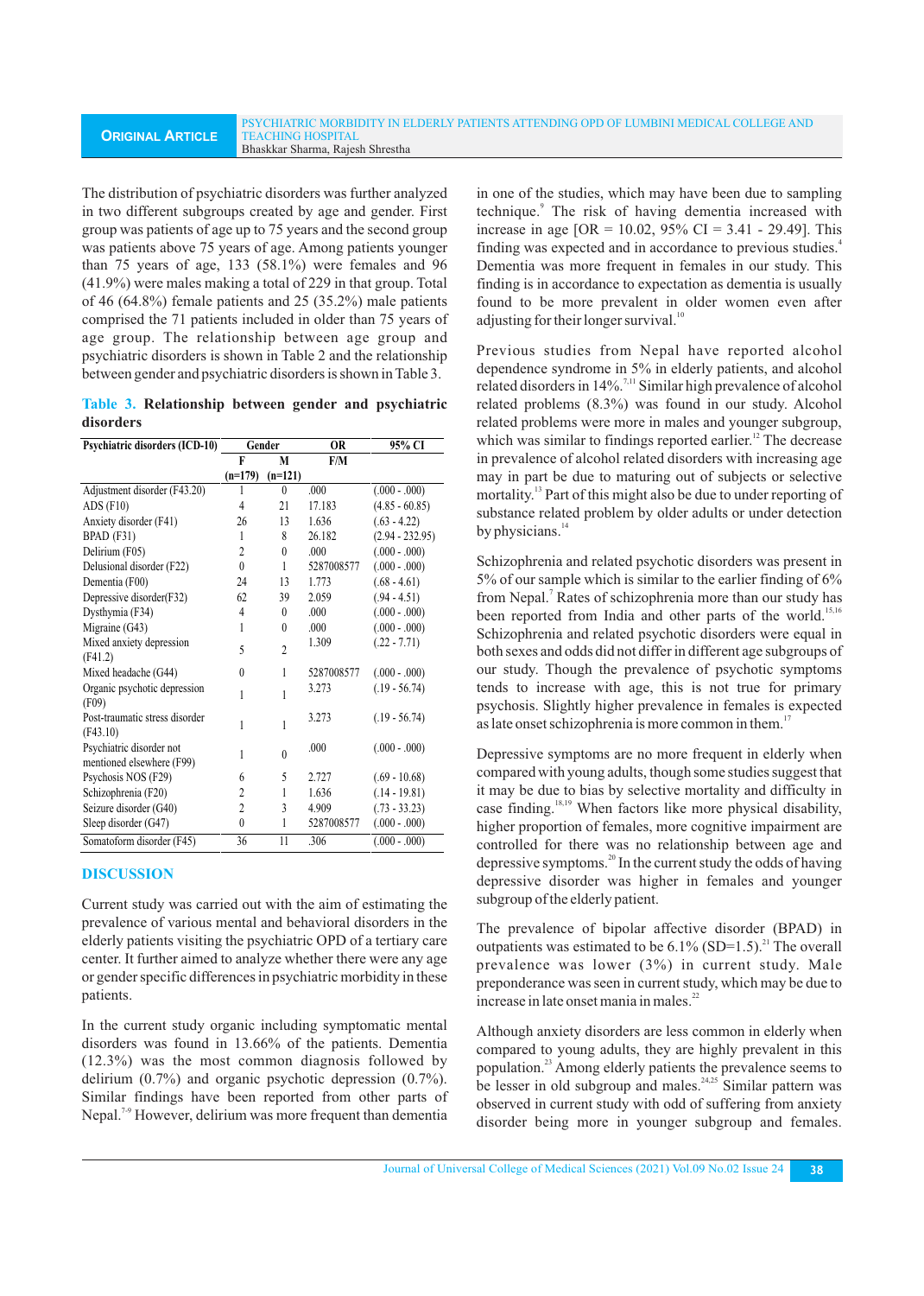Somatoform disorder was seen in 15.7% of our sample. The rate is in accordance to that reported previously<sup>7</sup> as expected the prevalence was higher in females.

The findings of the study must be interpreted against the background of its limitations. Its retrospective design and small size are the two most limitations. A prospectively designed study using the structured or semi-structured questionnaires would help eliminate the interviewer bias. Subgroup analysis of this study was particularly hampered by the small sample size of the study as comparisons could not be done for several disorders. Even in cases where comparisons were feasible the confidence intervals obtained were wide; limiting the confidence in our findings. It is also important to note that the use of standard diagnostic manuals like ICD may underestimate the prevalence of psychiatric disorders in older population because they have not been validated in this population. As the knowledge base of psychiatric disorders in the elderly increases age specific diagnostic criteria may be available in the future. The strength of this study lays in the fact that it is the first study done in this part of Nepal which has tried to explore the relationship of age and gender with psychiatric morbidity in elderly patients.

## **CONCLUSION**

Depressive disorder was the most common psychiatric disorder followed by somatoform disorder in elderly patients above 65 years of age. The risk of having dementia was significantly increased in patients with age group above 75 years. Alcohol dependence syndrome was common in males whereas dementia was common in females. The odds of male patient suffering from various psychiatric disorder was around half when compared to females.

#### **CONFLICT OF INTEREST**

#### None

#### **REFERENCES**

- 1. Tiwari SC, Srivastava S. Geropsychiatric morbidity in rural Uttar Pradesh. Indian J Psychiatry 1998;40:266–73.
- 2. Ministry of Health and Family Welfare, Government of India. Annual report: Health plan and policy. New Delhi: Ministry of Health and Family Welfare; 2002:15.
- 3. Nielsen J. Gerentopsychiatric period prevalence investigation in geographically delimited population. Acta Psychiatr Scand. 1963;38:307.
- 4. Corrada MM, Brookmeyer R, Paganini-Hill A, Berlau D,Kawas CH. Dementia incidence continues to increase with age in the oldest old: The 90+ study. Ann Neurol. 2010;67:114-21.
- 5. Jeste DV, Alexopoulos GS, Bartels SJ, Cummings JL,Gallo JJ, Gottlieb GL, et al. Consensus statement on the upcoming crisis in geriatric mental health: Research agenda for the next 2 decades. Arch Gen Psychiatry. 1999;56:848-53.
- 6. Aich TK, Dhungana M, Muthuswamy R. Pattern of neuropsychiatric illness in older age group population: An inpatient study report from Nepal. Indian J Psychiatry. 2012;54:23-31.
- 7. Shakya DR. Psychiatric morbidities of elderly psychiatric outpatients in a tertiary care hospital. J Coll Med Sci. 2011;7:1-8.
- 8. Khattri JB, Nepal MK. Study of depression among geriatric population of Nepal. Nepal Med Coll J. 2006;8:220-3.
- 9. Khattri JB, Nepal MK. Sociodemographic characteristic and organic mental disorders among elderly citizens attending tertiary care teaching hospital in Nepal. Stupa J Health Sci. 2007;3:67-72.
- 10. Tang MX, Jacobs D, Stern Y, Marder K, Schofield P, Gurland B, et al. Effect of estrogen during menopause on risk and age at onset of Alzeimer's disease. Lancet. 1996;348:429-32.
- 11. Khattri JB, Poudel BM, Godar ST, Ramesh K, Chakrabortty PK, Thapa BB. Alcohol dependence syndrome among older adults attending psychiatry OPD of a private hospital in Western Region of Nepal. Nepal J Med Sci. 2012;1:39-41.
- 12. Lin JC, Karno MP, Grella CE, Warda U, Liao DH, Hu P, et al. Alcohol, tobacco, and nonmedical drug use disorders in U.S. Adults aged 65 and older: Data from 2001-2002 National Epidemiological Survey of Alcohol and related conditions. Am J Geriatr Psychiatry. 2011;19:292-5.
- 13. Vaillant GE. A 60-year follow-up of alcoholic men. Addiction. 2003;98:1043-51.
- 14. Reid MC, Jinetti ME, Brown CJ, Concato J. Physician awareness of alcohol use disorders among older patients. J Gen Intern Med. 1998;13:729-34.
- 15. Silva Pereira YD, Estibeiro A, Dhume R, Fernandes J. Geriartic patients attending tertiary care psychiatric hospital. Indian J Psychiatry. 2002;44:326-31.
- 16. Larco JB, Jeste DV. Geriatric psychosis. Psychiatry Q. 1997;68:247-60.
- 17. Castle DJ. Gender and age at onset in schizophrenia. In: Howard R, Rabins PV, Castle DJ, editors. Late onset schizophrenia. 1st ed. single volume. Petersfield: Wrightson Biomedical; 1999. p. 147-64.
- 18. Mirowsky J, Reynolds J. Age, depression, and attrition in the National survey of families and households. Soc Methods Res. 2000;28:476-50.
- 19. Charles ST, Reynolds CA, Gatz M. Age-related differences and changes in positive and negative affect over 23 years. J Pers Soc Psychol. 2001;80:136-51.